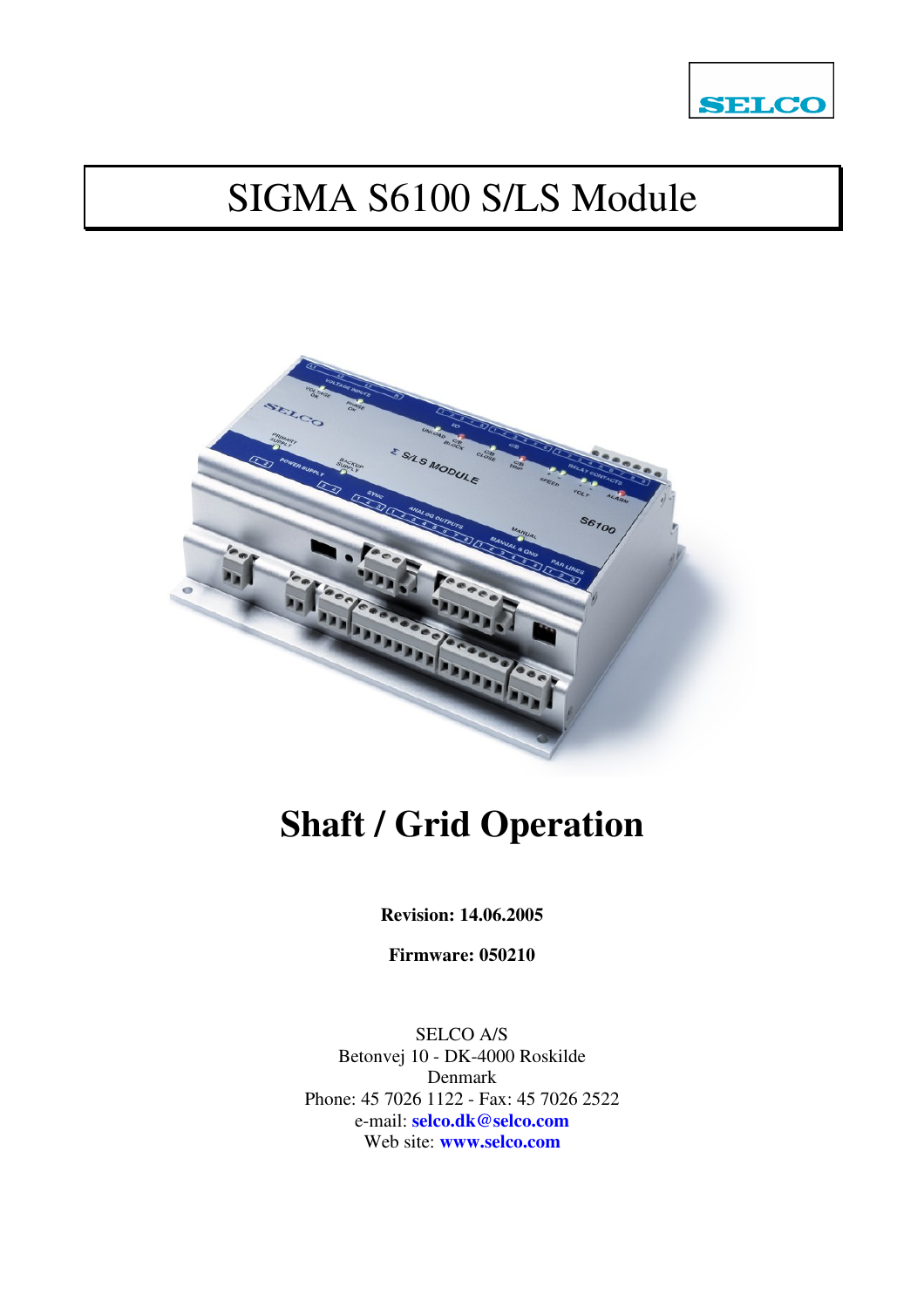## **Table of Contents**

| 1 |     |  |
|---|-----|--|
| 2 |     |  |
|   | 2.1 |  |
|   | 2.2 |  |
|   | 2.3 |  |
| 3 |     |  |
|   | 3.1 |  |
|   | 3.2 |  |
|   | 3.3 |  |
|   | 3.4 |  |
|   | 3.5 |  |
| 4 |     |  |
|   | 4.1 |  |
|   | 4.2 |  |
|   | 4.3 |  |
|   | 4.4 |  |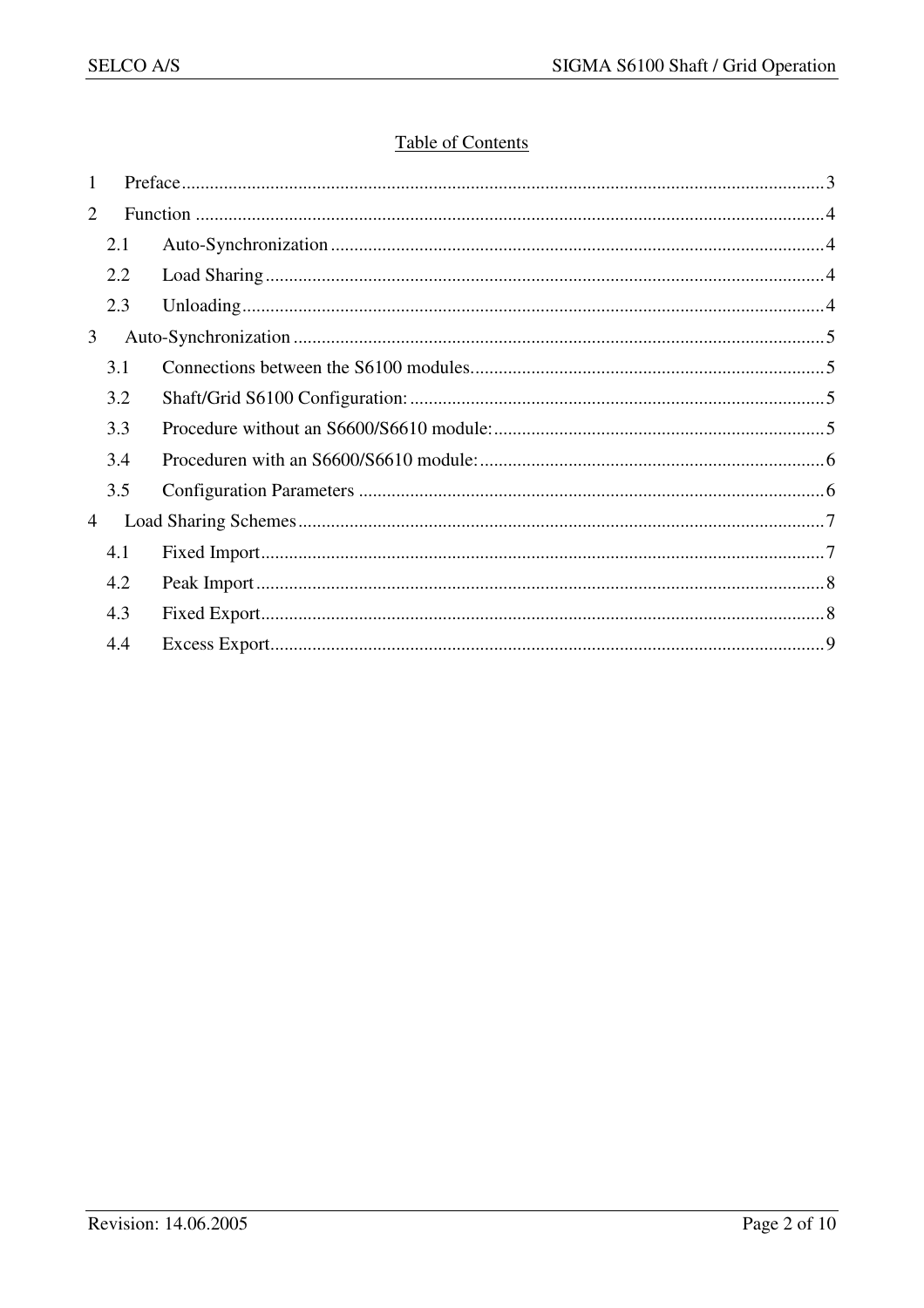# **1 Preface**

The SELCO SIGMA S6100 S/LS module provides integrated bus bar monitoring, frequency stabilization, voltage stabilization, check/automatic synchronisation and active/reactive load sharing. The S6100 module relies upon the measurements and calculations broadcasted by its partner SELCO SIGMA S6000 IO/P module. The S6000 provides integrated protection, basic I/O and data acquisition. Finally, the S6100 module will operate as an interface between the optional SELCO SIGMA S6600/S6610 Power Manager and the engine related signals (e.g. start/stop, engine fail etc.).

The S6100 module includes advanced functionality which provides features for parallel operation between auxiliary generators and shaft / grid sources.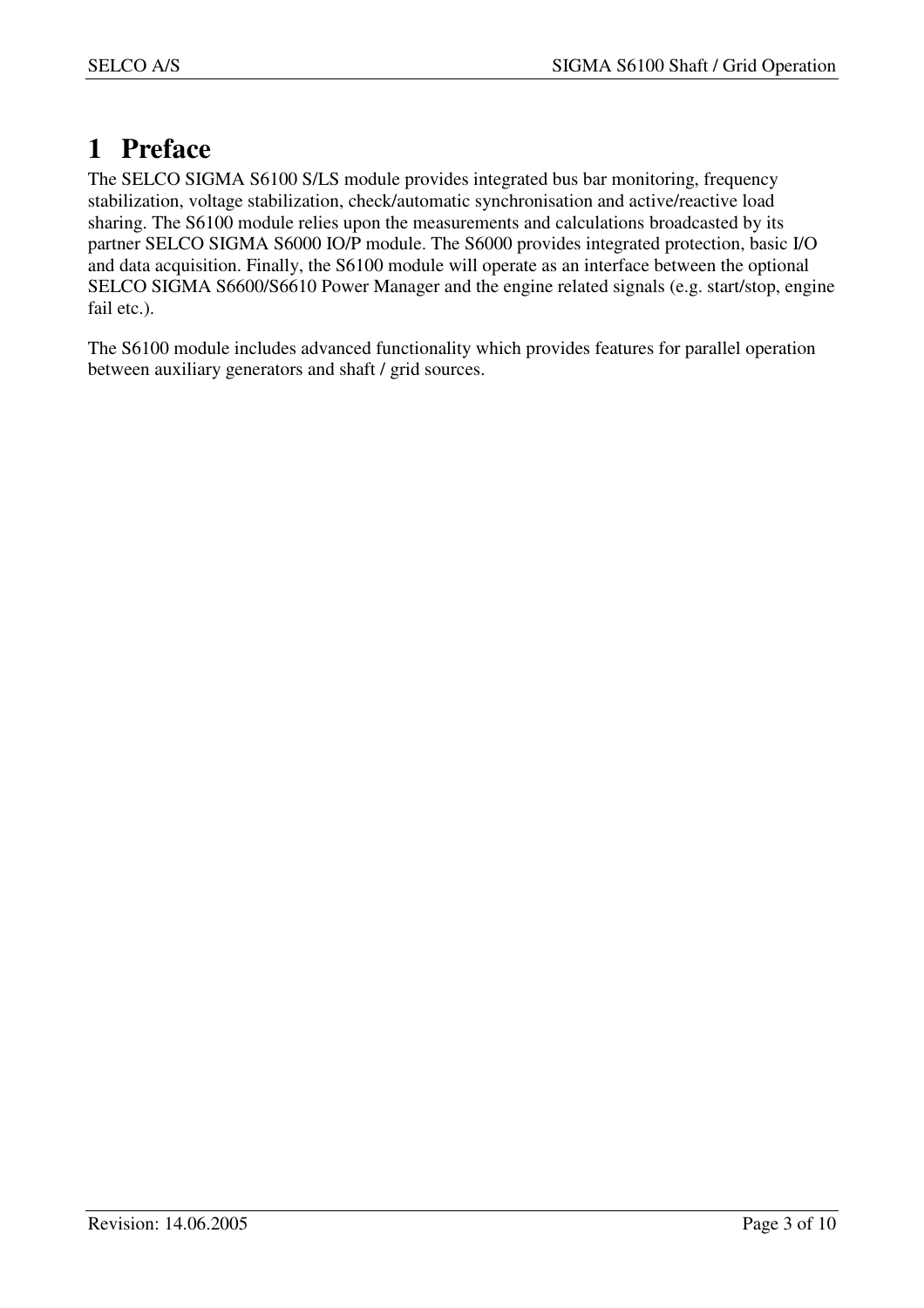# **2 Function**

Parallel operation with a shaft generator or a grid can be split up in three phases:

- Auto-Synchronization
- Load Sharing
- Unloading

# **2.1 Auto-Synchronization**

When the shaft generator or the grid is to be connected to an auxiliary generator, or multiple parallel running auxiliary generators, it is necessary to conduct "reverse synchronization". Reverse synchronization is done by letting the S6100 module attached to the shaft/grid control the voltage/frequency of the auxiliary generator(s) through the FREQ. IN / VOLT IN. inputs of the auxiliary S6100 module(s). The S6100 module of the shaft/grid will then close the shaft/grid circuit breaker when the parameters are matched.

# **2.2 Load Sharing**

Load sharing works more or less in the same way as it does in a system consisting of auxiliary generators. However, the difference is that the voltage and frequency stabilization is disabled on the S6100 modules of the auxiliary generators (by connecting the F/V DISABLE input to GND). This causes the S6100 modules of the auxiliary generators to follow the voltage and frequency of the shaft generator or grid. The shaft/grid load sharing schemes are described later in this document (Peak import, fixed import, fixed export and excess export).

## **2.3 Unloading**

Before disconnecting the shaft or grid, load should be transferred to the auxiliary generators. This is done by connecting the UNLOAD input of the shaft/grid S6100 module to GND. Activating the UNLOAD input of the shaft/grid S6100 module will make it transfer the load to the auxiliary generator, where after the shaft/grid S6100 will breaker.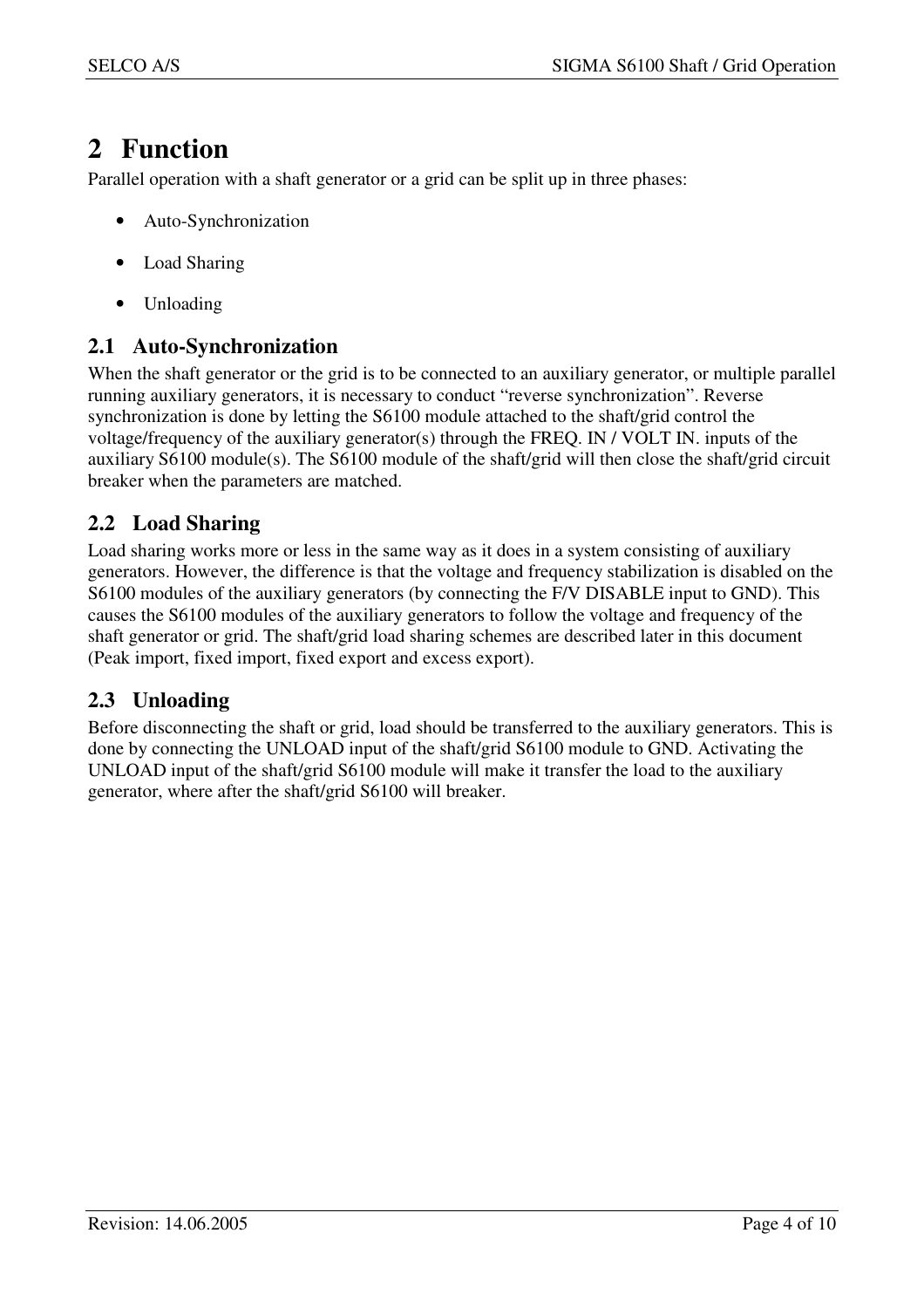# **3 Auto-Synchronization**

#### **3.1 Connections between the S6100 modules.**

- 1. Shaft/Grid S6100 ANALOG OUT 1 VDC connects to the FREQ. IN input on the S6100 module of each and every auxiliary generator.
- 2. Shaft/Grid S6100 ANALOG OUT 2 VDC connects to the VOLT IN input on the S6100 modules of each and every auxiliary generator.
- 3. F/V CTRL DISABLE input on the S6100 of each auxiliary generator connects to an auxiliary switch on the shaft/grid circuit breaker.

#### **3.2 Shaft/Grid S6100 Configuration:**

WRITE SYS SPEEDCTRL MODE FREQOUT WRITE SYS SPEEDCTRL OUT ANAOUT1 WRITE SYS SPEEDCTRL ANAOUT SIGNAL VOLT WRITE SYS SPEEDCTRL ANAOUT VOLTMIN -1.000 WRITE SYS SPEEDCTRL ANAOUT VOLTMAX 1.000 WRITE SYS VOLTCTRL MODE VOLTOUT WRITE SYS VOLTCTRL OUT ANAOUT2 WRITE SYS VOLTCTRL ANAOUT SIGNAL VOLT WRITE SYS VOLTCTRL ANAOUT VOLTMIN -1.000 WRITE SYS VOLTCTRL ANAOUT VOLTMAX 1.000 WRITE SYS PWRSOURCE SHAFT

## **3.3 Procedure without an S6600/S6610 module:**

UNLOAD input on shaft/grid S6100 is at GND level, which means that ANALOG OUT 1 and ANALOG OUT 2 are inactive. One or more auxiliary generators are running.

UNLOAD on shaft/grid S6100 is opened. ANALOG OUT 1 and ANALOG OUT 2 becomes active, which means that the remote control (voltage matching / auto-synchronization) of the auxiliary generators is initiated (through the VOLT. IN / FREQ. IN inputs of the S6100 modules of each one of the auxiliary generators.

The closure of the Shaft/Grid circuit breaker put the F/V CTRL DISABLE on the S6100 modules of the auxiliary generators to GND, which disables the voltage and frequency stabilization function of the auxiliary generators. ANALOG OUT 1 and ANALOG OUT 2 become inactive. Load sharing is still active among the auxiliary generators.

The shaft/grid is disconnected through use of the UNLOAD signal on the shaft/grid S6100 module. Activating UNLOAD on the shaft/grid S6100 will enable ANALOG OUT 1 and ANALOG OUT 2. The shaft/grid S6100 will transfer the load to the auxiliary generators and trip then shaft/grid breaker when the load transfer is completed.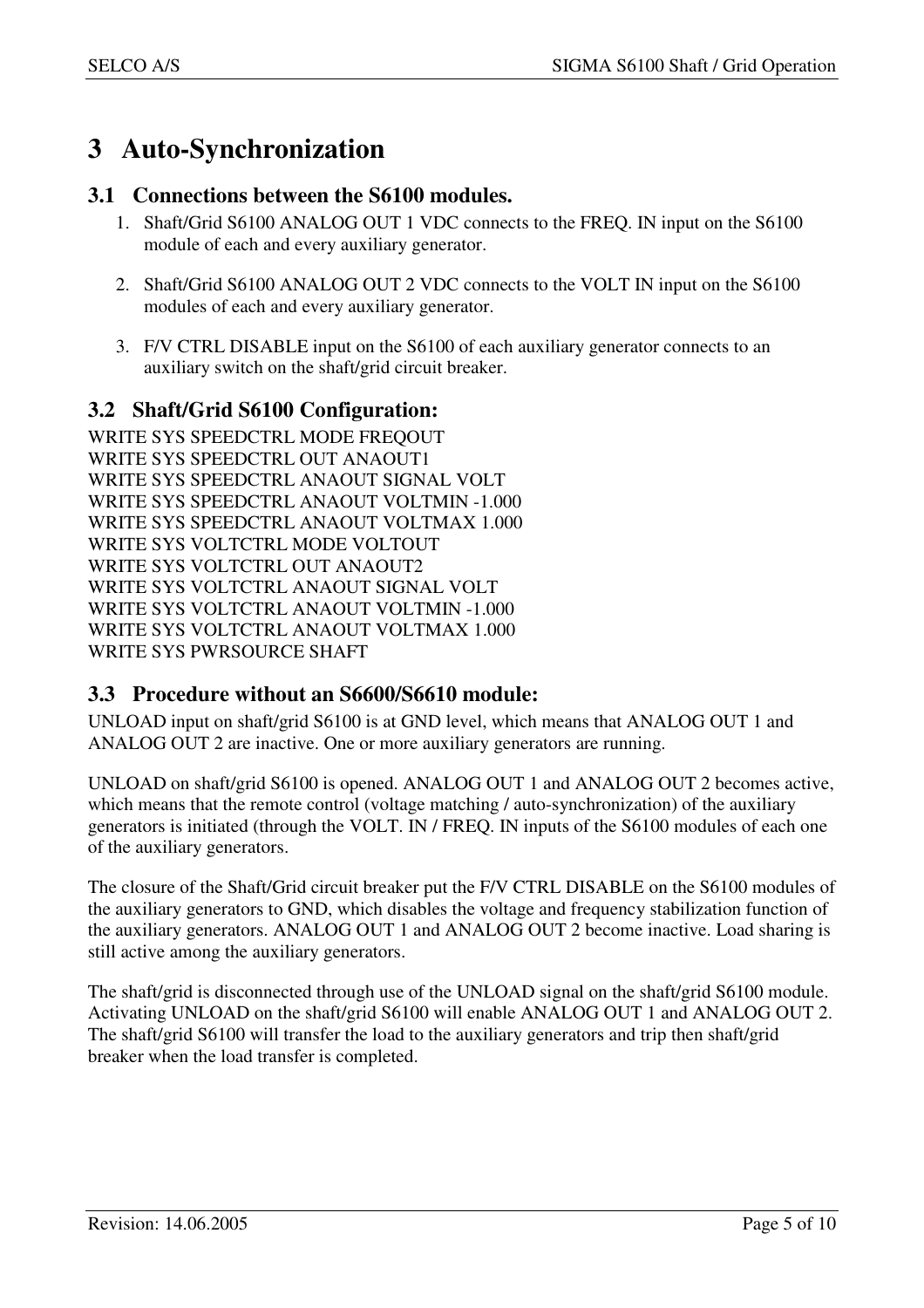## **3.4 Proceduren with an S6600/S6610 module:**

OFF DUTY input of the S6100 on the shaft/grid generator is at GND level, which means that the ANALOG OUT 1 and ANALOG OUT 2 of the shaft/grid S6100 are inactive. One or more auxiliary generators are running.

The OFF DUTY input of the S6100 on the shaft/grid generator is opened, which means that the ANALOG OUT 1 and ANALOG OUT 2 of the shaft/grid S6100 becomes active. The initiates the remote voltage matching / auto-synchronizing of the auxiliary generators.

The closure of the shaft/grid circuit breaker enables the F/V CTRL DISABLE on the S6100 modules of the auxiliary generators, which disables the voltage and frequency stabilization function of the auxiliary generators. ANALOG OUT 1 and ANALOG OUT 2 become inactive. Load sharing is still active among the auxiliary generators.

The shaft/grid is disconnected through use of the OFF DUTY signal on the shaft/grid S6100 module. Activating OFF DUTY on the shaft/grid S6100 will make the S6600/S6610 start auxiliary generators to compensate for the lost shaft/grid. The shaft/grid will be "stopped" once the capacity has been replaced by auxiliary power.

#### **3.5 Configuration Parameters**

The various configuration parameters of the S6100 module on the shaft/grid have similar function/influence as those on the S6100 modules of the auxiliary generators. However, it should be noted that the shaft/grid S6100 module control the voltage/frequency of the auxiliary generators (by remote) and not the voltage/frequency of the shaft/grid. It is therefore important not to make the control to "aggressive" as the load and number of parallel running (auxiliary) generators are dynamic parameters in the equation.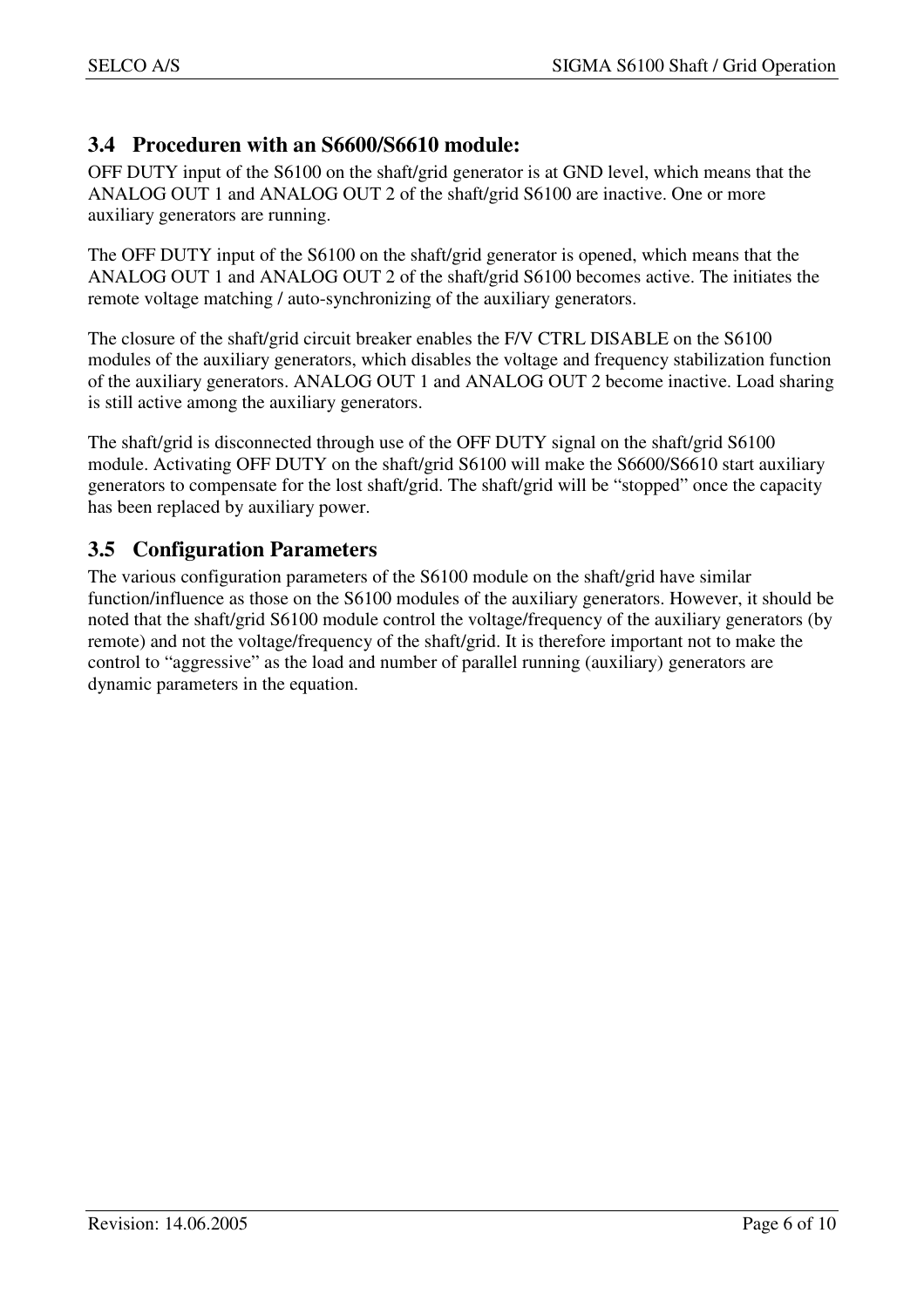# **4 Load Sharing Schemes**

The S6100 module includes load sharing schemes other than the traditional proportional scheme.

There are four schemes, which can only be used in connection with a shaft/grid source.

- Fixed import (shaft and grid)
- Peak import (shaft and grid)
- Fixed export (grid only)
- Excess export (grid only)

The S6100 of the shaft/grid control the load by the parallel lines (LS signal). The S6100 modules of the auxiliary generators will adjust their loads according to the parallel lines signal.

- The blue line on the graphs below shows the LS signal of the shaft/Grid S6100.
- The red line shows the total load.
- The pink line shows the capacity provided by the shaft/grid.
- The grey line shows the capacity provided by the auxiliary generators.

#### **4.1 Fixed Import**

This scheme imports capacity from the shaft/grid by a fixed amount (configured as a percentage of the shaft/grid capacity). The auxiliary generators will provide additional capacity, if so required.



Shaft/grid S6100 Configuration:

WRITE SYS PWRIMPORT ENABLED YES WRITE SYS PWRIMPORT MAX 100 WRITE SYS PWRIMPORT MODE FIXED WRITE SYS PWRIMPORT VALUE 25 WRITE SYS PWRSOURCE SHAFT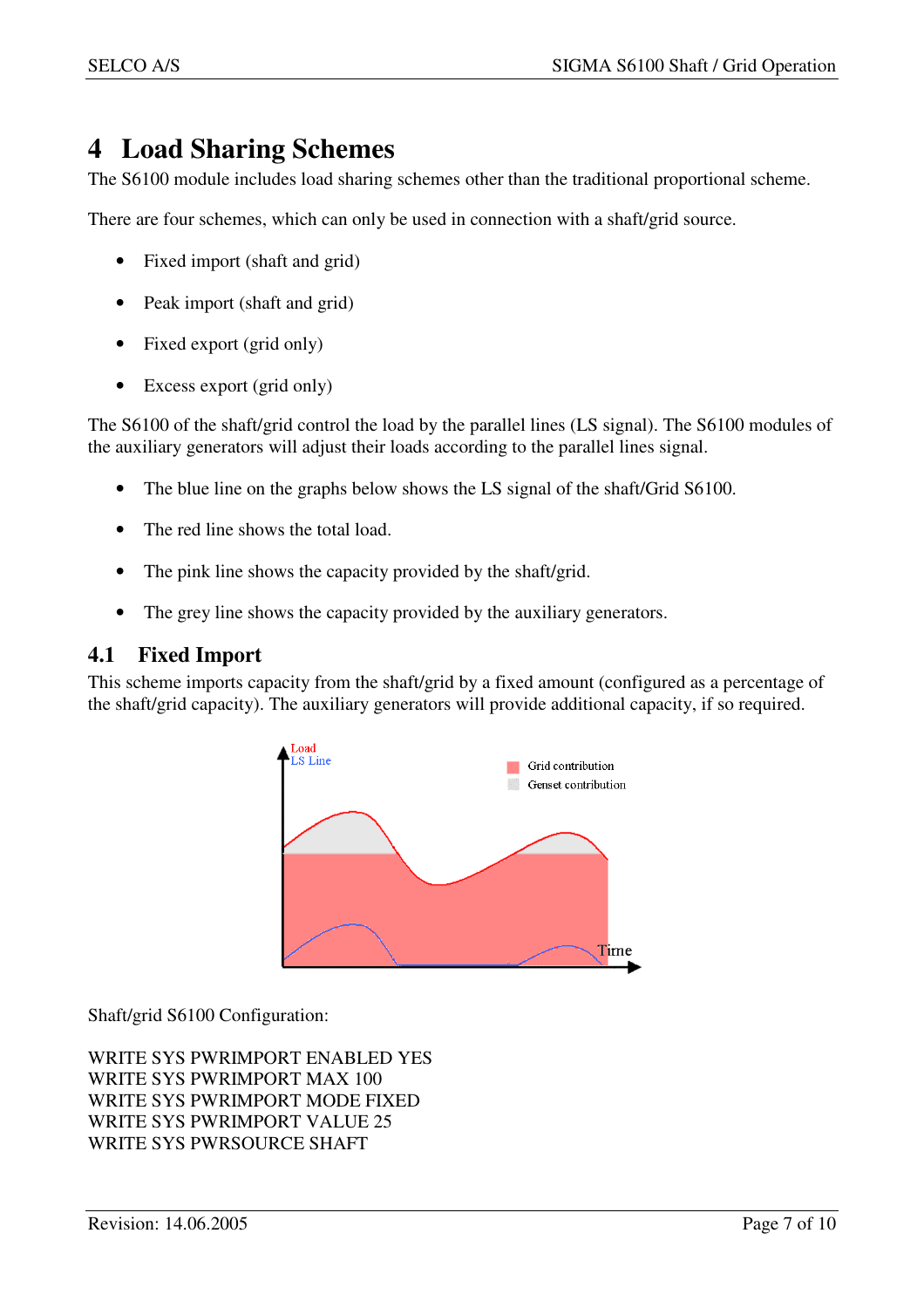# **4.2 Peak Import**

This scheme draws on the auxiliary generators until a certain load is reached. The remaining capacity is provided by the shaft/grid.



Shaft/grid S6100 Configuration:

WRITE SYS PWRIMPORT ENABLED YES WRITE SYS PWRIMPORT MAX 100 WRITE SYS PWRIMPORT MODE PEAK WRITE SYS PWRIMPORT VALUE 25 WRITE SYS PWRSOURCE SHAFT

# **4.3 Fixed Export**

The scheme exports a certain amount of capacity to the grid. The S6100 of the grid forces the S6100 modules of the auxiliary generators to produce a certain amount of "reverse power" into the grid S6100.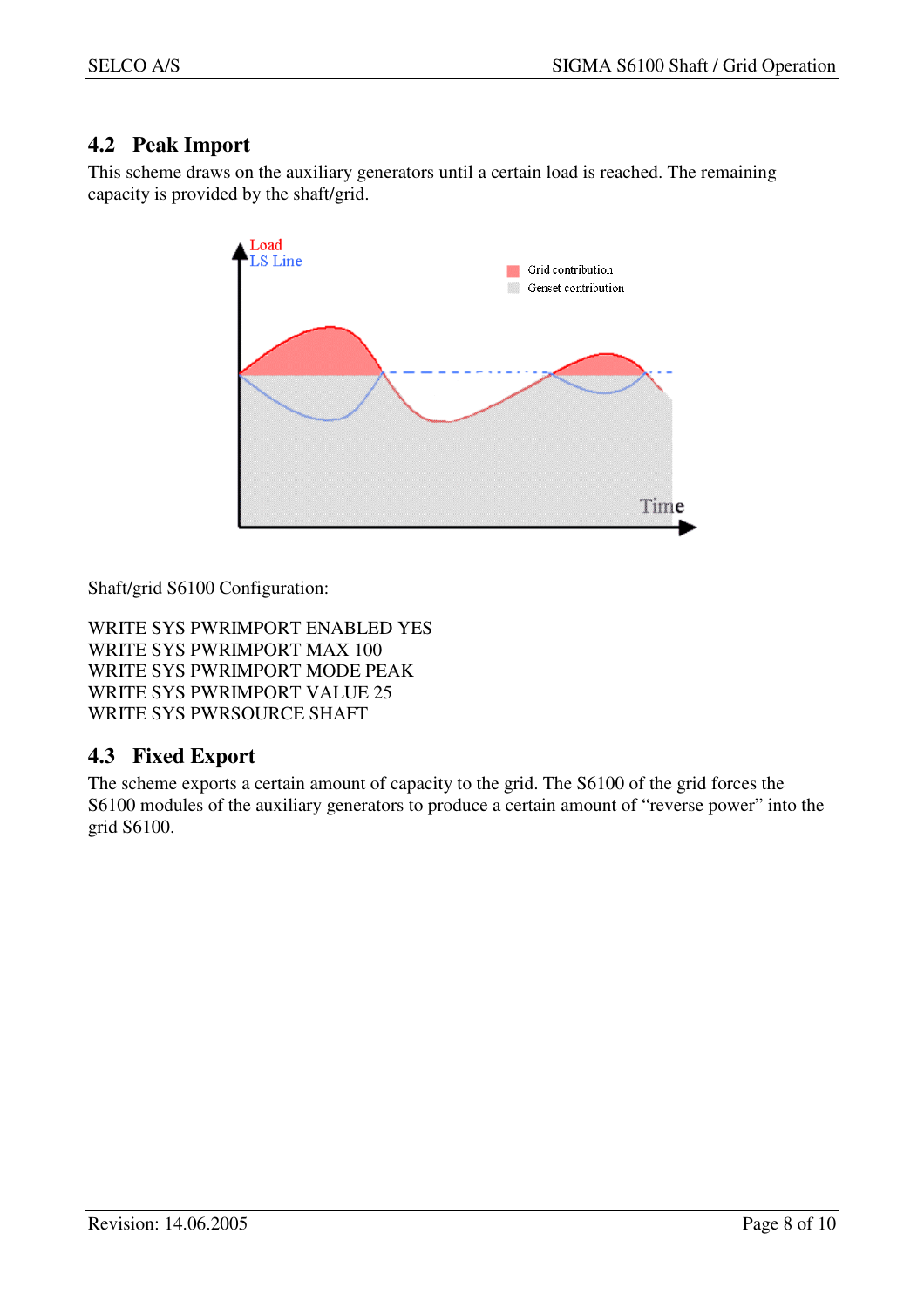

Grid S6100 Configuration:

WRITE SYS PWREXPORT ENABLED YES WRITE SYS PWREXPORT MAX 100 WRITE SYS PWREXPORT MODE FIXED WRITE SYS PWREXPORT VALUE 25 WRITE SYS PWRSOURCE GRID

#### **4.4 Excess Export**

This scheme exports excess power to the grid. The auxiliary generators are operated a fixed capacity.



Grid S6100 Configuration: